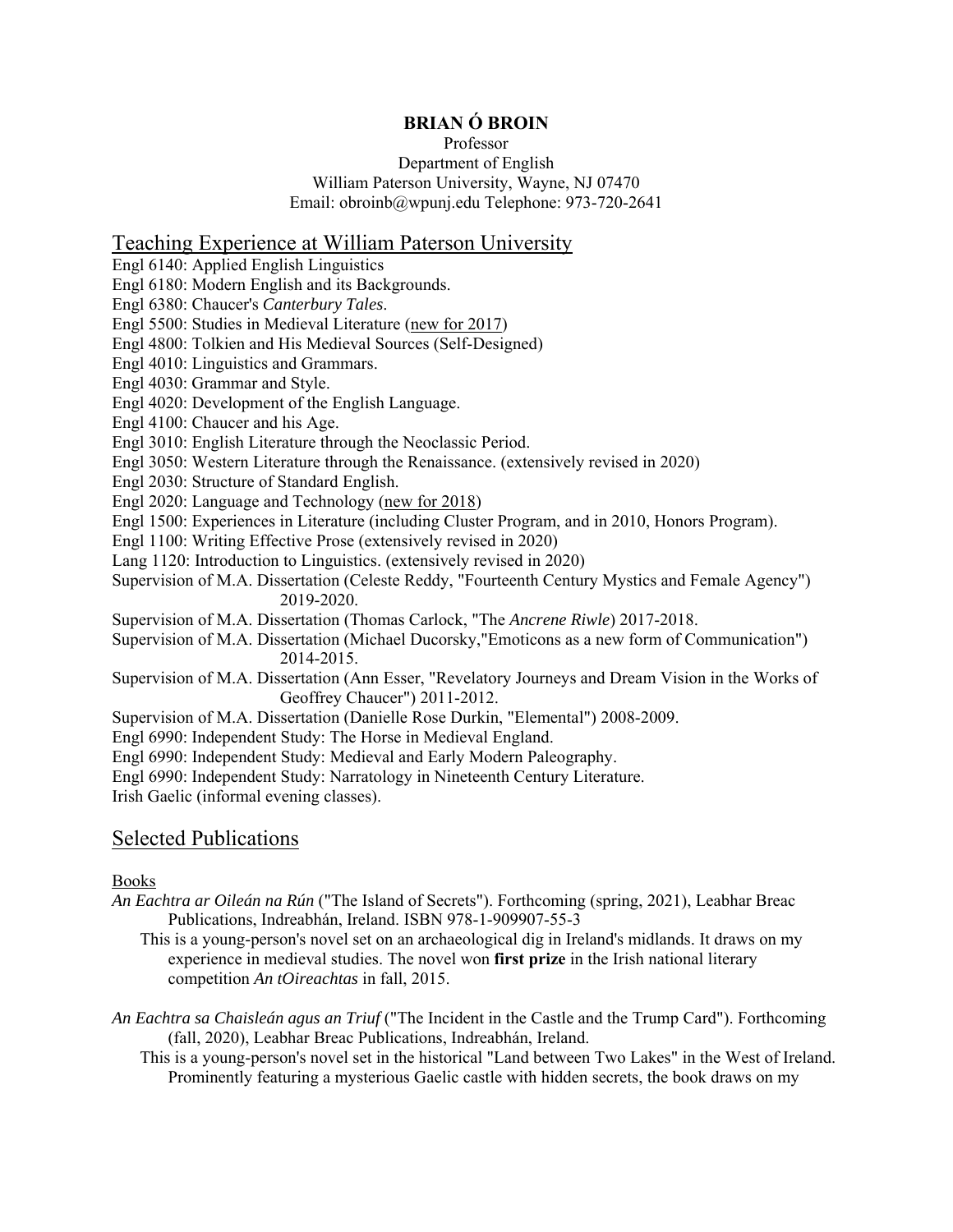experience in Irish castle archaeology. The novel won **first prize** in the Irish national literary competition *An tOireachtas* in fall, 2016.

- *An Eachtra ar an mBealach Glas* ("The Incident on the Greenway"). Forthcoming, Leabhar Breac Publications, Indreabhán, Ireland.
	- This is a young-person's novel set in Déise area of the south of Ireland, following the tracks of Gaelic poets and train enthusiasts.The novel won **second prize** in the Irish national literary competition *An tOireachtas* in fall, 2017.
- Sole Editor, (Coiscéim and Comhluadar, Dublin, 2012): *Thógamar le Gaeilge Iad" Resources and Research on Irish-Speaking Households. Linguists, Activists, and Parents Examine and Discuss the Issues Associated with Irish-language Parenting.*
	- This book combines five substantial academic articles from recognized academics with nine essays from language activists and parents to build up a picture of the sophisticated linguistic situation facing the Irish language in its dual role as a recognized working language of the Irish Republic and the European Union and an endangered minority language in all spheres of its use. It deals specifically with Applied Linguistics in the areas of Child Language Acquisition and Education, and Sociolinguistics in the Areas of Bilingualism, Community Development and Language Promotion. The book is a joint publication of Coiscéim, an established Dublin publishing house, and Comhluadar, the government-funded Irish-language parenting organization.

#### Selected Academic Articles (selected for space)

- "Liam Mac Cóil's *An Dochtúir Áthas,*" in Brian Ó Conchubhair and Philip O'Leary (eds.), 2018. *The Greatest Irish-Language Novels of the Twentieth Century*. Cló Iar Chonnacht, Indreabhán.
- "Mícheál Ó Conghaile's Conamara Trilogy," forthcoming in Brian Ó Conchubhair and Philip O'Leary (eds.),. *The Greatest Irish-Language Plays of the Twentieth Century*. Cló Iar Chonnacht.
- "Using Aggregative Statistical Techniques from Narratology to Analyze Textual Stability in Irish Saints' Lives, and the Implications for Dateability." in James Lyttleton (ed.), 2017. *Church and Settlement in Medieval Ireland*. Dublin: Four Courts Press.
- "New Urban Irish: Pidgin, Creole, or Bona Fide Dialect? The Phonetics and Morphology of City and Gaeltacht Speakers Systematically Compared" *Journal of Celtic Linguistics* 15, 2014. 69-91.
- "A Statistical Analysis of the Irish-Speaking Population of North America" / "Anailís ar Phobal Labhartha agus Spriocphobail Labhartha na Gaeilge i Meiriceá Thuaidh" in Jerry White and Aralt Mac Giolla Chainnigh (eds.), 2016. *Research and Teaching of the Irish Language in North America: the Next 20 years*. Dalhousie University Press, Ottawa, Canada.
- "Contrasting Irish and Norse accounts of Sigtryggr Silkiskegg, a tenth and eleventh-century king of Dublin", in: Ó Baoill, Dónall, Donncha Ó hAodha, and Nollaig Ó Muraíle (eds), *Saltair saíochta, sanasaíochta agus seanchais: A festschrift for Gearóid Mac Eoin*, Dublin: Four Courts Press, 2013. 285–296.
- "Siombalachas, Fíorú, agus Teoiric in *Idir Shúgradh agus Dáiríre* le Máirtín Ó Cadhain" ("Symbolism, Figuration, and Theory in Máirtín Ó Cadhain's *Idir Shúgradh agus Dáiríre*"). *New Hibernia Review* 16.3. Fómhar/Autumn 2012. pp. 115-132.